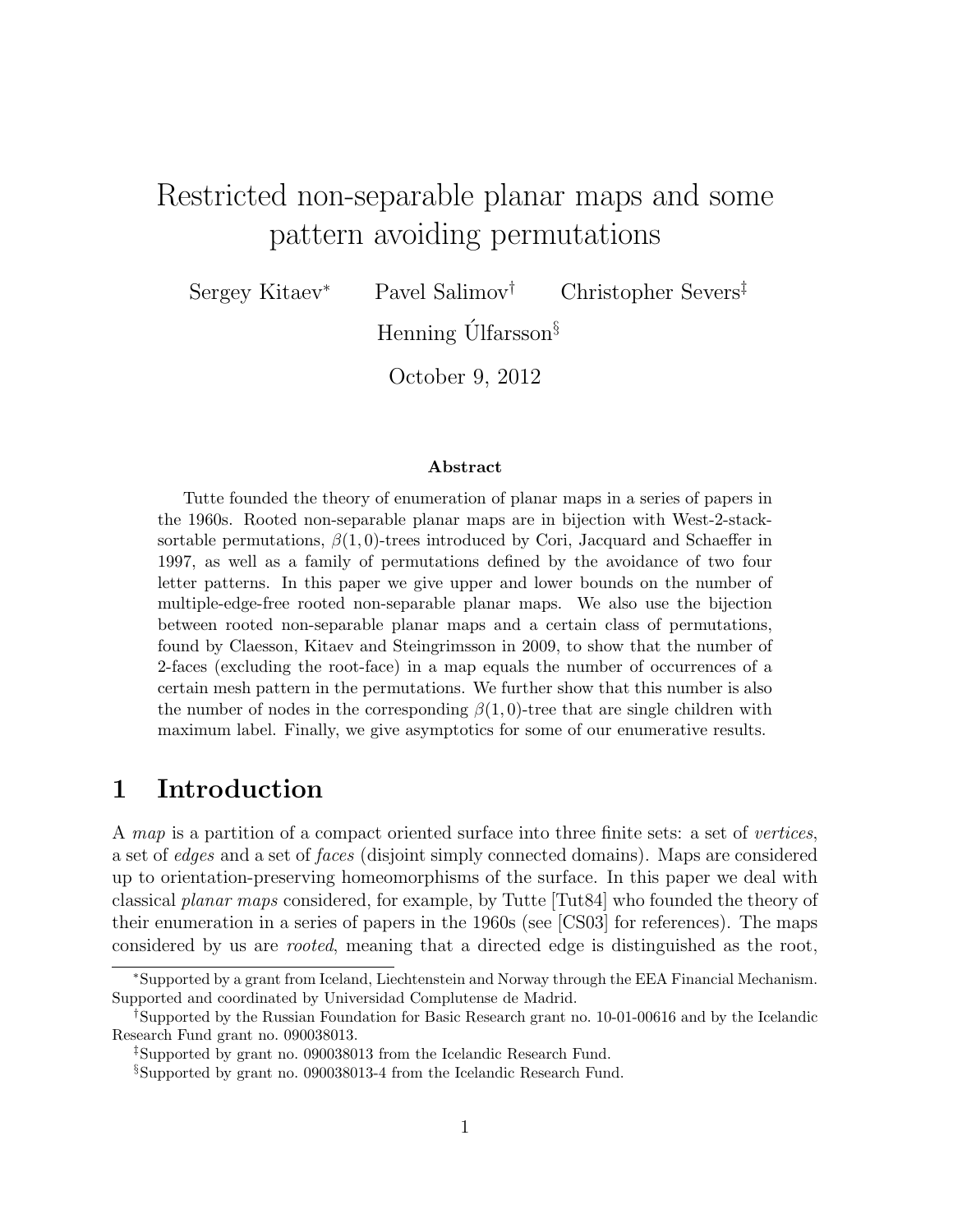which defines a root-vertex and a root-face (the face located to the right while traversing the root following its direction). For convenience we assume that the root-face of a map coincides with the map's outer face.

A *cut vertex* in a map M is a vertex v such that there exists a partition of the edge set of M into two subsets such that  $v$  is the unique vertex which is incident with edges of the two subsets. A planar map is non-separable if it has no loops and no cut vertices. From here on we will use maps to mean *rooted non-separable planar maps* for the sake of brevity. All maps on four edges are given in Figure 1.



Figure 1: All rooted non-separable planar maps on four edges

West [Wes90] defined and described permutations sortable by two passes through a stack (now often called West-2-stack-sortable permutations). He also conjectured that the number of such permutations of length n is the same as the number of maps on  $n+1$  edges. This conjecture was first proven by Zeilberger [Zei92]. Dulucq et al. [DGG98] and Goulden and West [GW96] later found combinatorial proofs. These maps also have connections to theoretical physics, where they are used as a discrete model for 2D quantum gravity, see e.g., Schaeffer and Zinn-Justin [SZJ04]. Finally they have connections to pattern-avoiding permutations (see, for example, Kitaev [Kit11, Chapter 2.2]).

The number of rooted non-separable planar maps on  $n + 1$  edges was first determined by Tutte [Tut63] and is given by

$$
\frac{4(3n)!}{n!(2n+2)!}.
$$

This enumeration was also proved differently by Brown [Bro63]. Moreover, Zeilberger [Zei92] showed that the generating function  $A(x)$  for the maps is given by  $A(x) = 2 + xB(x)$ , where  $B(x)$  satisfies the functional equation

$$
B(x) = 1 - 8x + 2x(5 - 6x)B(x) - 2x^{2}(1 + 3x)B^{2}(x) - x^{4}B^{3}(x).
$$

Alternatively, we can express this in terms of a *hypergeometric function*. Let  $a =$  $(a_1, \ldots, a_p)$ ,  $\mathbf{b} = (b_1, \ldots, b_q)$  be vectors of real numbers. Then hypergeom $(\mathbf{a}, \mathbf{b}, z)$  is the function whose power series is

$$
\sum_{k\geq 0}\frac{a_1^{\bar{k}}\cdots a_p^{\bar{k}}}{b_1^{\bar{k}}\cdots b_q^{\bar{k}}}\frac{z^k}{k!},
$$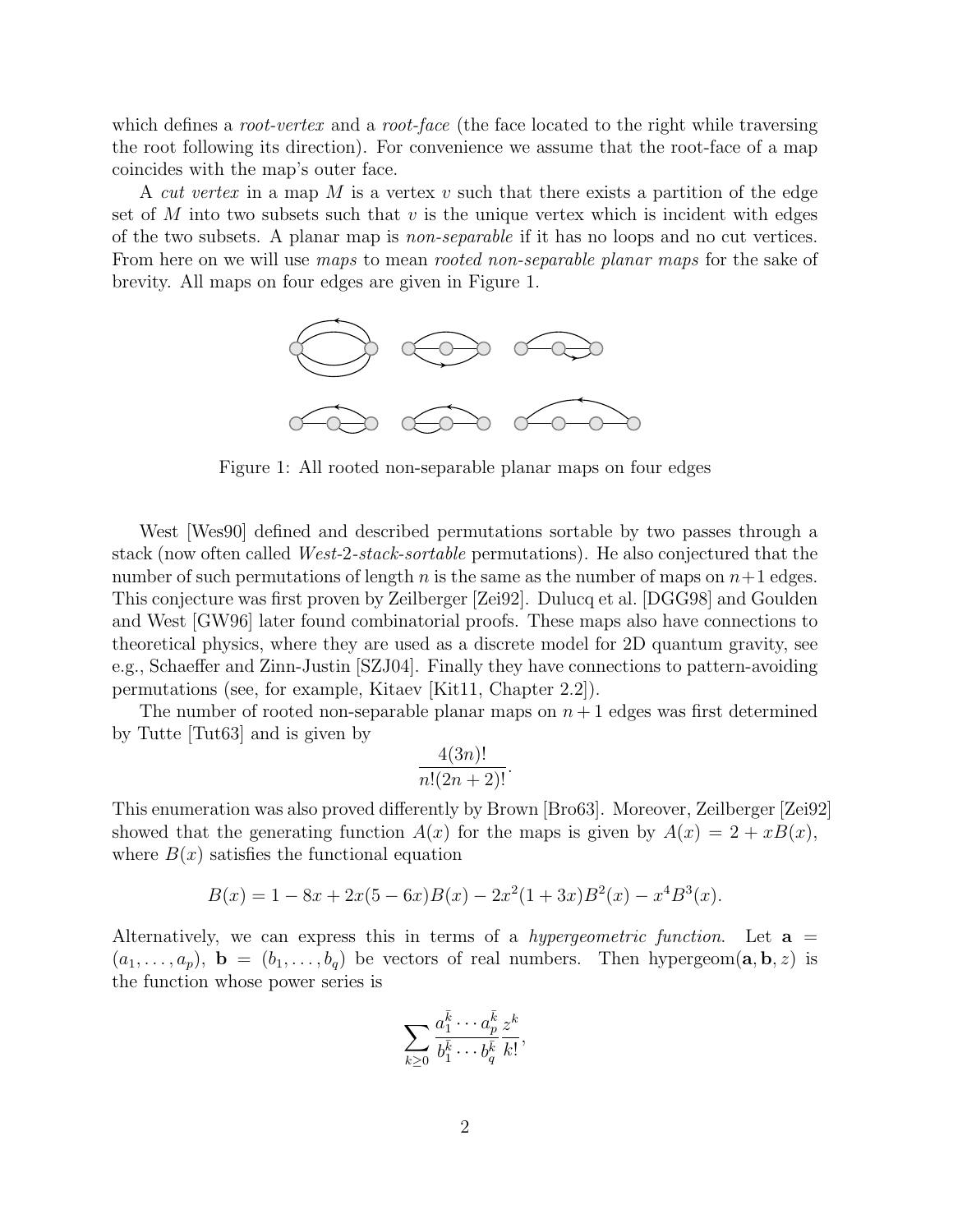and  $a^{\bar{k}}$  is the rising factorial  $a(a + 1) \cdots (a + k - 1)$ . Then the generating function for rooted non-separable planar maps is given by

$$
A(x) = \frac{2}{3x} \left( \text{hypergeom}\left( \left[ -\frac{2}{3}, -\frac{1}{3} \right], \left[ \frac{1}{2} \right], \frac{27x}{4} \right) - 1 \right),
$$

see [Slo12, A000139]. From the functional equation one can derive the asymptotic estimate

$$
[x^{n}]A(x) \sim \frac{2}{27} \sqrt{\frac{3}{\pi n^{5}}} \left(\frac{27}{4}\right)^{n},
$$

see Flajolet and Sedgewick [FS09], Example IX.42.

Cori et al. [CJS97] introduced *description trees*, thus placing under one roof several classes of planar maps. In particular,  $\beta(1,0)$ -trees (defined below) are in one-to-one correspondence with rooted non-separable planar maps. Description trees may be useful in dealing with the corresponding planar maps. For example, Claesson et al. [CKdM12] obtained non-trivial equidistribution results on so-called *bicubic maps* using  $\beta(0, 1)$ -trees. In this paper, our main focus is understanding the structure of  $\beta(1,0)$ -trees corresponding to certain restricted maps and deriving some corollaries of that structure. In Section 3 we consider maps without internal 2-faces, enumerate them in Theorem 1 and find the corresponding property of  $\beta(1,0)$ -trees in Proposition 2. In Section 4 we use the enumeration of internal 2-face-free maps to derive the enumeration of 2-face-free maps. This provides an upper bound for multiple-edge-free maps which is asymptotically  $5.75^n$ . We then use  $\beta(1,0)$ -trees with labels restricted to  $\{1,2,3\}$  to find a lower bound which is asymptotically  $4.24^n$ . In Section 5 we show that internal 2-face-free maps correspond to permutations avoiding two four letter patterns and one mesh pattern on two letters. In Theorem 8 we show that occurrences of the mesh pattern equal the number of 2-faces (excluding the root-face) in a map, and the number of nodes in a  $\beta(1,0)$ -tree that are a single child with maximum label.

We believe that our studies will be of help in future research on rooted non-separable planar maps, for example, from an enumerative point of view.

# 2 Preliminaries on  $\beta(1,0)$ -trees and the bijection to maps

A  $\beta(1,0)$ -tree is a rooted planar tree labeled with positive integers such that the leaves have label 1, the root has label equal to the sum of its children's labels and any other node has label no greater than the sum of its children's labels. All  $\beta(1,0)$ -trees on three edges are presented in Figure 2.

We refer to [CJS97] for more details on the bijection between  $\beta(1,0)$ -trees and the maps in question. Here we provide a short description illustrated by the example in Figure 3. The basic strategy is to define maps corresponding to leaves, and to find the map corresponding to an internal node once all the maps corresponding to its children are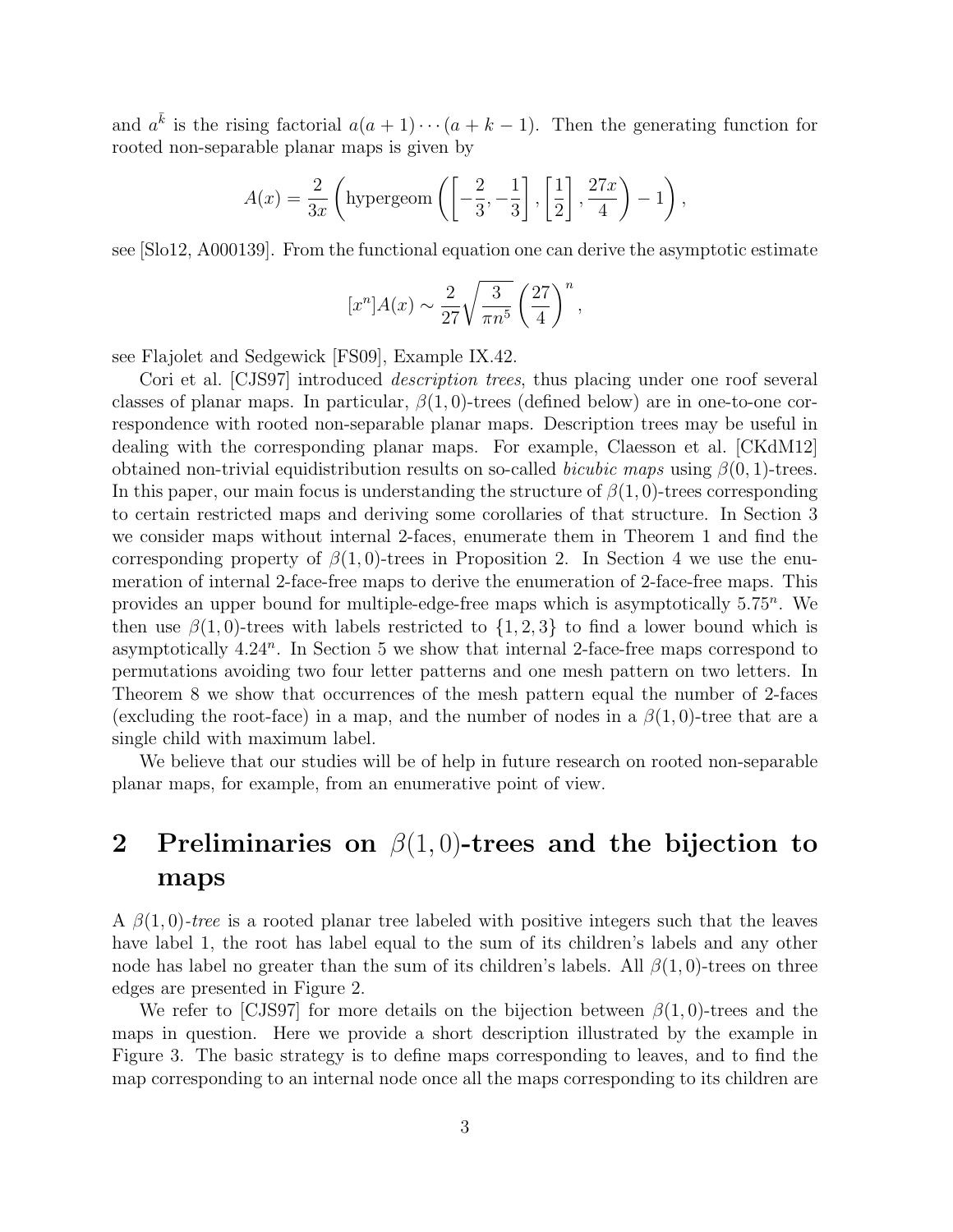

Figure 2: All  $\beta(1,0)$ -trees on three edges

determined; at the last step, we find the map corresponding to the root, once the maps corresponding to the root's children are found. More precisely, begin with assigning to the leaves of a given tree the maps as in Figure 3, where R indicates the root vertex and the star is an auxiliary vertex mark that will disappear at the end of the procedure.



Figure 3: An example of mapping a  $\beta(1,0)$ -tree to a rooted non-separable planar map

Assuming all the children of an internal node labelled  $i$  are assigned maps numbered 1 to m from left-to-right (with two vertices on the outer face of each map labelled with R and a star), take the star vertex of map j and glue it to the root vertex of map  $j + 1$ , for  $j = 1, 2, \ldots, m - 1$ , and make the star vertex of map m the new root pointing at the R vertex of map 1 (this requires adding a new edge, the new root edge). Finally, in the obtained map, mark by star the  $i$ -th vertex counting from (but not including) the root vertex in the counterclockwise direction on the outer face. The only difference in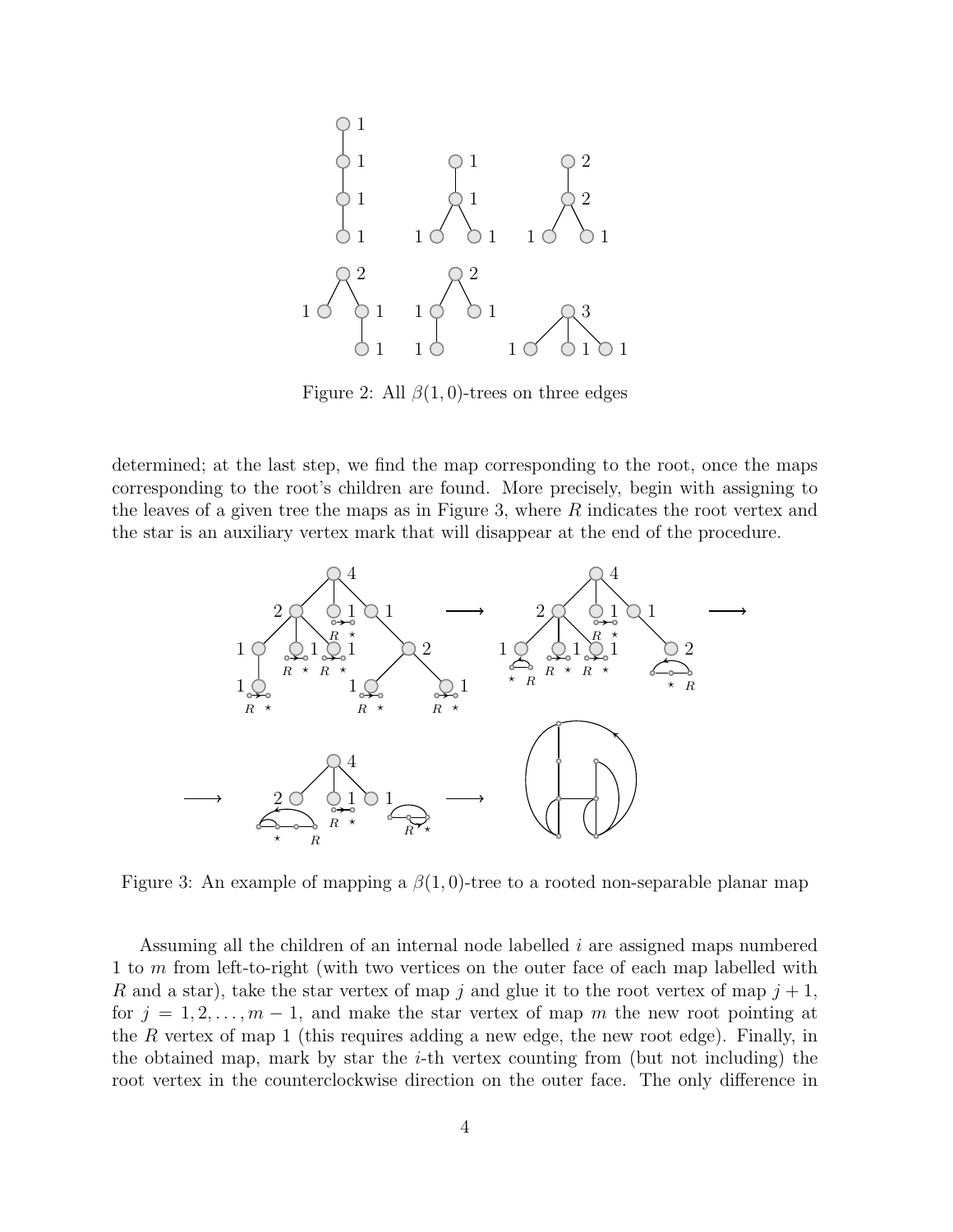performing the operation for the root of the given tree is that there is no need to put a star (which would otherwise be placed next to the root vertex in clockwise direction). It is not difficult to verify the correspondence of the statistics listed in Table 1.

| Table 1: Statistics preserved by the bijection |
|------------------------------------------------|
|------------------------------------------------|

| maps             | trees                    |
|------------------|--------------------------|
| $#$ edges        | $#$ nodes                |
| $#$ vertices     | $#$ leaves $+1$          |
| $#$ faces        | $\#$ internal nodes $+1$ |
| root-face degree | root-label $+1$          |

The reader can check his/her understanding of the bijection by looking at Figures 1 and 2: the trees considered there correspond to the maps in the same order under the bijection.

## 3 Primitive maps and primitive  $\beta(1,0)$ -trees

In this section we define *primitive maps* as internal 2-face-free maps. Note that the rootface is allowed to be a 2-face. The second and the last maps in Figure 1 are primitive and the map constructed in Figure 3 is non-primitive. Any map can be constructed from a primitive map by adding the appropriate multiplicities of edges, thus creating 2-faces.

A  $\beta(1,0)$ -tree is said to be *primitive* if it corresponds to a primitive map under the bijection above. The word "primitive" is chosen in analogy with *primitive*  $(2 + 2)$ -free posets studied by Dukes et al. [DKRS11]. We can mimic the steps in that paper and use the generating function for all rooted non-separable planar maps  $A(x)$  provided above to enumerate primitive maps. Namely, let  $P(x) = \sum_{n\geq 0} p_n x^n$  be the generating function in question, where  $p_n$  is the number of primitive maps on n edges. Then the following result holds.

Theorem 1. We have

$$
P(x) = A\left(\frac{x}{x+1}\right) = \frac{2(x+1)}{3x} \left(\text{hypergeom}\left(\left[-\frac{2}{3}, -\frac{1}{3}\right], \left[\frac{1}{2}\right], \frac{27x}{4(x+1)}\right) - 1\right),
$$

with the asymptotic estimate

$$
[x^{n}]P(x) \sim \frac{46}{729} \sqrt{\frac{23}{\pi n^{5}}} \left(\frac{23}{4}\right)^{n}.
$$

Proof. A primitive map having at least one edge gives rise to an infinite number of rooted non-separable planar maps by choosing multiplicities of edges, which can be recorded in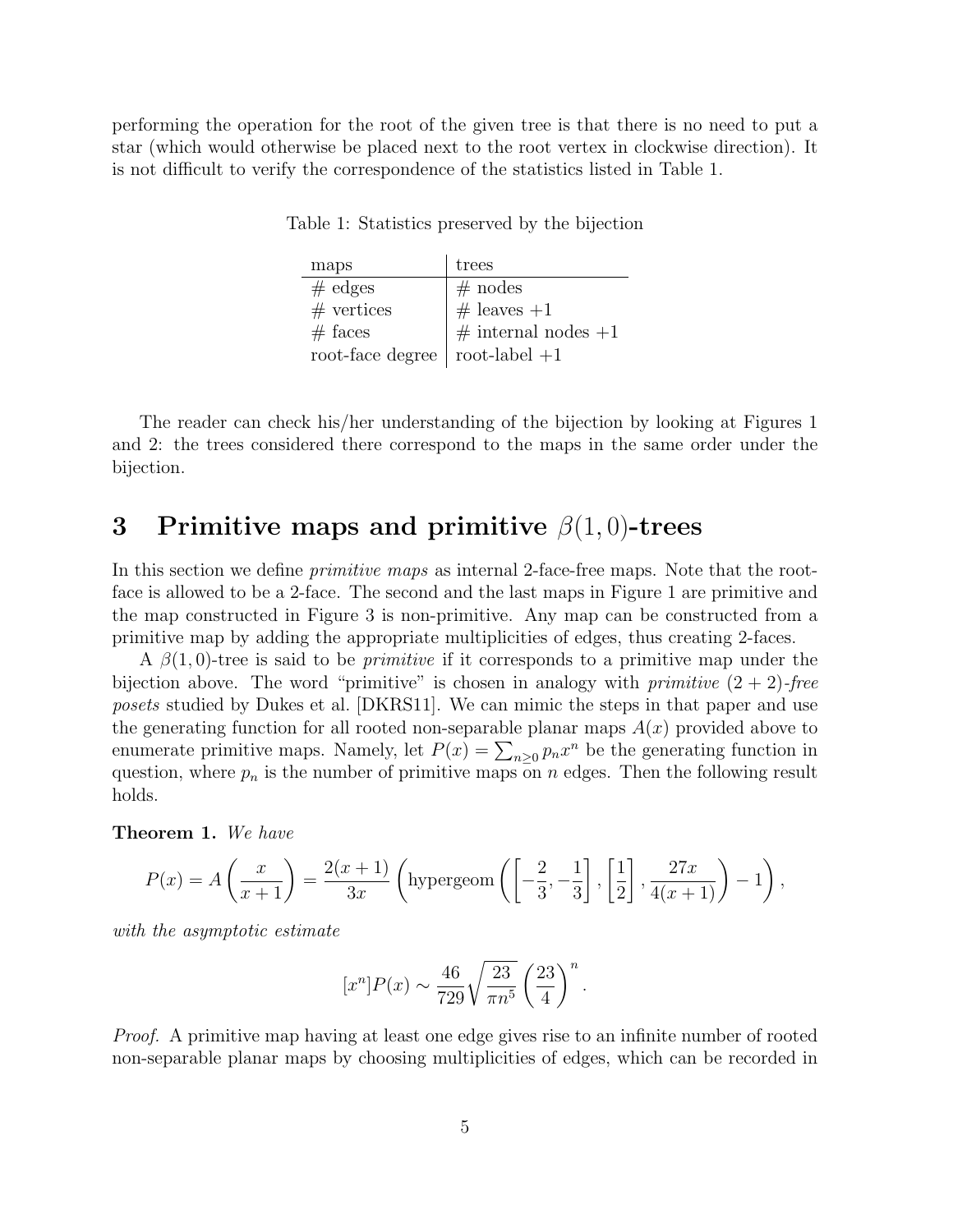terms of generating functions as follows:

$$
A(x) = \sum_{n\geq 0} p_n (x + x^2 + \dots)^n = \sum_{n\geq 0} p_n \left(\frac{x}{1-x}\right)^n = P\left(\frac{x}{1-x}\right).
$$

By substituting  $x/(1-x)$  with x we obtain the desired result. The dominant singularity of A is  $\frac{4}{27}$ , so the dominant singularity of the composition is the solution of  $\frac{x}{x+1} = \frac{4}{27}$ , which is  $x = \frac{4}{23}$ . Applying Theorem VI.4 and the expansion of A given in Example IX.42 in [FS09] gives the claimed estimate.  $\Box$ 

**Proposition 2.** A  $\beta(1,0)$ -tree is primitive if and only if it has no node which has a single child with maximum label. In fact, the number of internal 2-faces in the corresponding map equals the number of such nodes (not counting the root).

*Proof.* Consider a node v in a  $\beta(1,0)$ -tree which has a single child u with maximum label. Because  $u$  has maximum label, the map corresponding to the subtree rooted at  $u$  has its star vertex and root vertex separated by a single edge. Now, when we construct the map corresponding to the subtree rooted at  $v$  we simply add a new edge from the star vertex to the root vertex of the previous map. These two vertices were already connected so the new edge completes an internal 2-face. Now consider the step in the bijection between a tree and a map when an internal 2-face is formed. Clearly this must be where a node  $v$ has a single child  $u$ , since otherwise we would be adding an edge between two sub-maps having no common edges. Furthermore, for a 2-face to form we must have had the star vertex and the root vertex in the sub-map at  $u$  adjacent, but this requires the node  $u$  to have maximum label.  $\Box$ 

### 4 Maps restricted in certain ways

In this section we explore k-face-free maps and multiple-edge-free maps.

### 4.1 A generating function for 2-face-free maps

It is easily seen that a primitive map is 2-face free if and only if the corresponding  $\beta(1,0)$ tree does not have root label 1. Equivalently, the tree is decomposable, that is the root has at least two children. Therefore the generating function for 2-face-free maps is

$$
P'(x) = P(x) - xP(x)
$$
  
=  $\frac{2(1-x^2)}{3x} \left( \text{hypergeom}\left( \left[ -\frac{2}{3}, -\frac{1}{3} \right], \left[ \frac{1}{2} \right], \frac{27x}{4(x+1)} \right) - 1 \right).$ 

The forbidden subtrees that define 2-face-free maps are shown in Figure 4.

There is a natural extension, shown in Figure 5, of these forbidden subtrees that can be used to characterize  $\beta(1,0)$ -trees corresponding to 3-face-free maps. A justification of the extension is straightforwad and it is based on the bijection between  $\beta(1,0)$ -trees and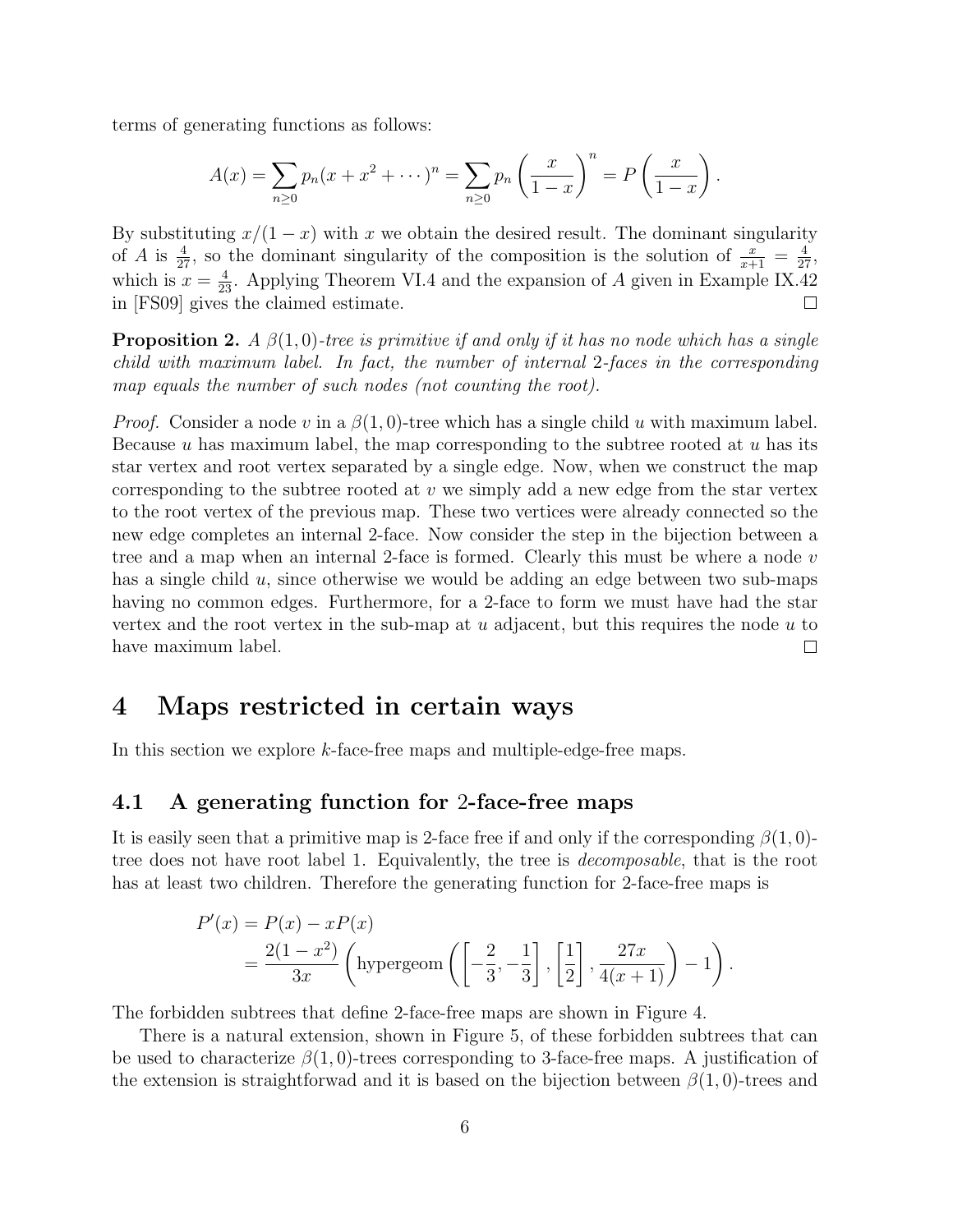

Figure 4: Forbidden subtrees defining  $\beta(1,0)$ -trees corresponding to 2-face-free maps

planar maps (similarly to the proof of Proposition 2). Indeed, thinking of the recursive way to build the bijection, one needs to make sure that adding a new edge on planar maps does not create an internal 3-face, and also, at the very end, the outer face cannot be a triangle. The two left-most subtrees in Figure 5 guarantee that no internal 3-face emerges (while passing from the nodes containing the "max" symbol to their parents), while the two right-most (sub)trees guarantee that the outer-face is not a triangle.



Figure 5: Forbidden subtrees defining  $\beta(1,0)$ -trees corresponding to 3-face-free maps

Similarly, one can list forbidden subtrees corresponding to the 4-face-free case, which is shown in Figure 6. Moreover, based on the cases  $k = 2, 3, 4$ , it is not difficult to see how to characterize the forbidden subtrees giving  $k$ -face-free maps: it contains all possible combinations for a node having  $m, 1 \leq m \leq k-1$ , children with the sum of their labels  $k-m-1$  less than the maximum possible sum, and all  $\beta(1,0)$ -trees trees with root labels equal  $k$ .

#### 4.2 Multiple-edge-free maps

The goal of this subsection is to derive bounds on the number of multiple-edge-free maps.

Note that 2-face-free maps can have multiple edges, as illustrated by the map in Figure 7. However, being 2-face-free is a necessary condition for a map to be multipleedge-free, and thus the forbidden subtrees in Figure 4 are necessary conditions for a  $\beta(1,0)$ -tree to correspond to a multiple-edge-free map. Thus the generating function for 2-face-free maps provides an upper bound to the number of multiple-edge-free maps. An asymptotic estimate of the coefficients can be obtained from Theorem 1, giving

$$
[x^n]P'(x) \sim \frac{529}{1458} \sqrt{\frac{23}{\pi n^3}} \left(\frac{23}{4}\right)^n
$$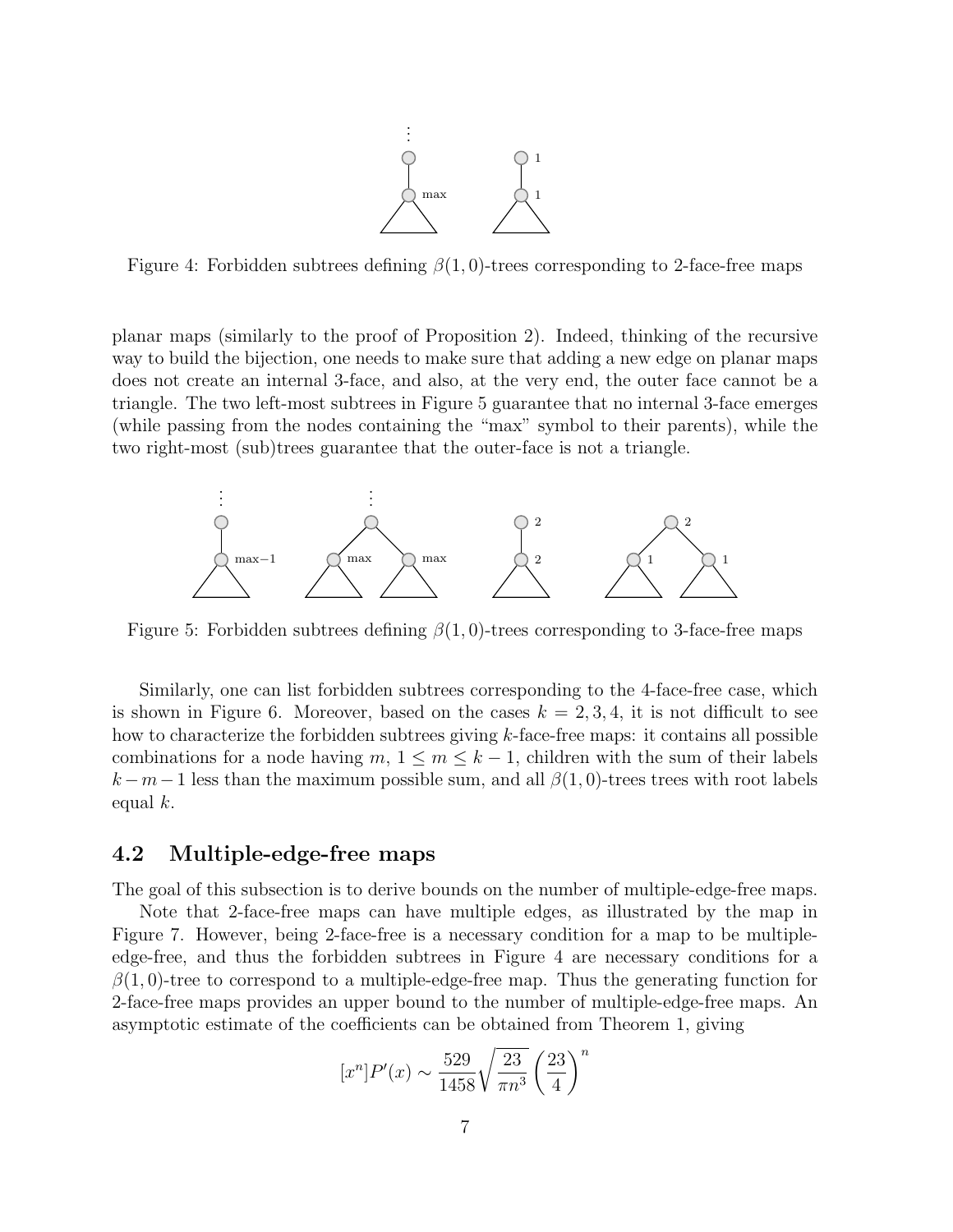

Figure 6: Forbidden subtrees defining  $\beta(1,0)$ -trees corresponding to 4-face-free maps

These necessary conditions can be extended by one more forbidden structure when an internal node has a single child whose label is 1. Indeed, in this case, when adding in the map the directed edge corresponding to such an internal node with the beginning at the starred vertex and the end at the previous root, we would be creating a multiple edge. Thus we have three forbidden structures giving necessary (but not sufficient) conditions on  $\beta(1,0)$ -trees to correspond to multiple-edge-free maps.



Figure 7: A 2-face free map with multiple edges

On the other hand, Lemma 3 below gives a sufficient condition for a map to be multiple-edge-free.

**Lemma 3.** If each internal node in a  $\beta(1,0)$ -tree has a sibling then the corresponding map is multiple-edge-free.

*Proof.* Following the recursive way to build the map corresponding to a  $\beta(1,0)$ -tree where each node has a sibling, we see that edges are only added between vertices that before were only connected by paths going through a cut vertex. Thus, the edge  $(u, v)$  cannot be a multiple edge.  $\Box$ 

Based on the sufficient condition in Lemma 3, one can get a rough lower bound on the number of multiple-edge-free maps. Indeed, assume that all labels, possibly except for the root, are 1. Then we can erase all the labels and use the known generating function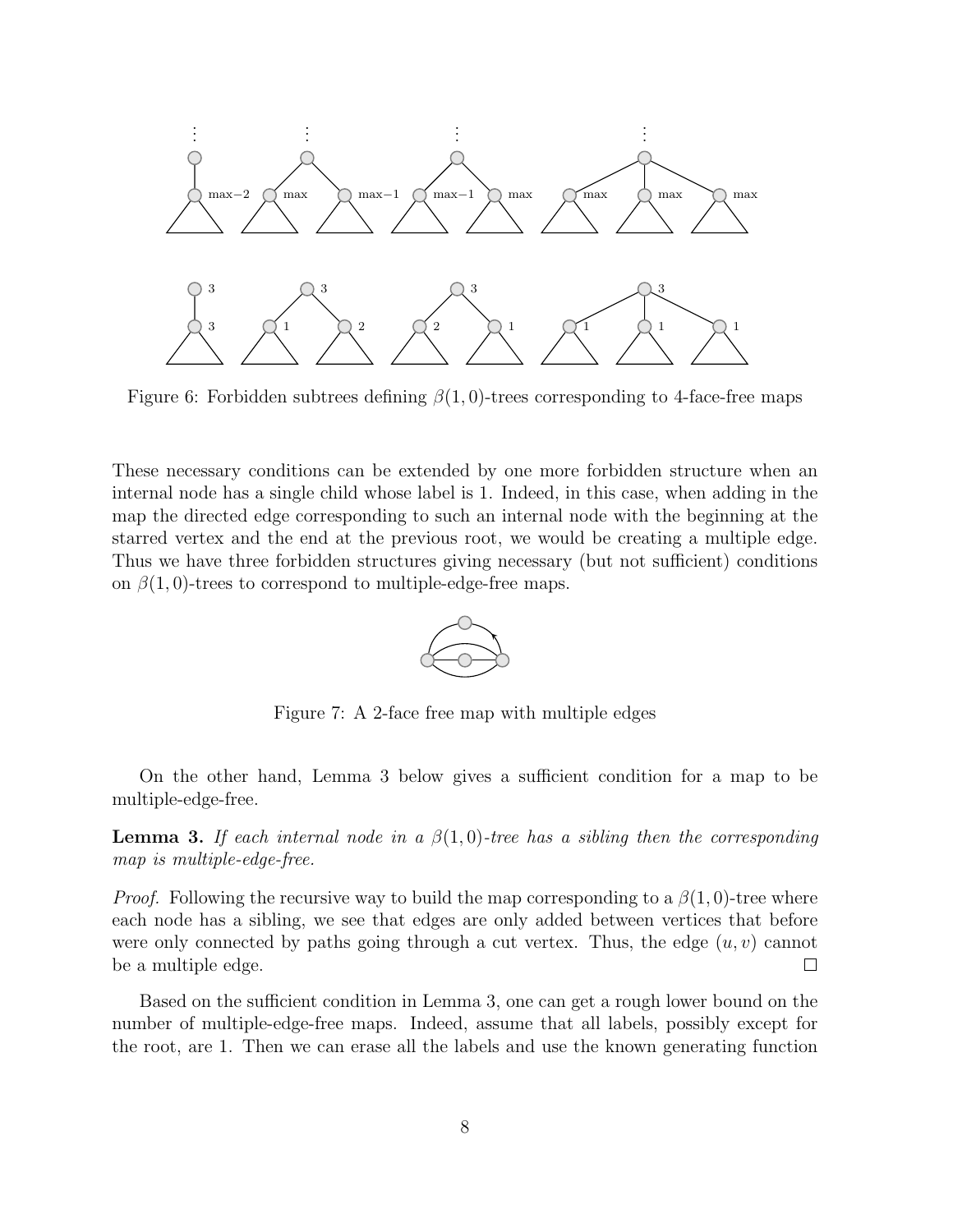for rooted trees where each node has a sibling (see [Slo12, A005043]):

$$
B_1(x) = \frac{1 + x - \sqrt{1 - 2x - 3x^2}}{2(1 + x)}
$$

.

Analyzing the singularities of this function and applying Theorem VI.4 in [FS09] we find that the coefficients are approximately

$$
[x^{n}]B_{1}(x) = \frac{1}{8}\sqrt{\frac{3}{\pi n^{3}}}3^{n} + O(3^{n}n^{-2}).
$$

The difference between the approximation and the actual coefficient of the generating function is within 0.1% on the 1000th term.

We can improve the lower bound above by deriving an explicit generating function for the number of  $\beta(1,0)$ -trees where each internal node has a sibling and all labels, possibly except for the root, are at most 2 (such trees still correspond to multiple-edge-free maps). Let  $B_2(x)$  be the generating function for these trees (x is responsible for the number of nodes; we define the coefficient of  $x^0$  corresponding to the empty tree to be 0). Then  $B_2 = B_2(x)$  satisfies the equation:

$$
B_2 = x + B_2(B_2 - x) + (B_2 - x)(B_2 - x) + x(B_2 + (B_2 - x))^2.
$$

This can be seen by considering what a tree of this kind can be (see Figure 8) and using the basic generating functions techniques. Indeed, either a tree is a single node (corresponding to  $x$ ) or its root has degree 2 or more. When the degree of the root is more than 2 (see the middle two trees in Figure 8), the root's leftmost child, say  $u$ , has either label 1 or 2. In the first case, the generating function for the number of such trees is given by  $B_2(B_2 - x)$ since for the subtree starting at u we can pick any valid  $\beta(1,0)$ -tree and rewrite its root to be 1 (this gives the factor of  $B_2$ ), and independently, the remaining part of the tree must be a valid  $\beta(1,0)$ -tree different from a single node (otherwise u would have no sibling; this gives the factor of  $B_2 - x$ ). In the second case, the generating function is given by  $(B_2 - x)(B_2 - x)$  since for the subtree starting at u we now must pick a valid  $\beta(1,0)$ tree different from a single node. Finally, if the root's degree is 2 (the rightmost tree in Figure 8) then its children, independently from each other, can either have label 1 or 2. In the case when the label is 1, the number of choices for the corresponding subtree is given by the generating function  $B_2$ , while in the case when the label is 2, we have that our choices are given by  $B_2 - x$  (the single node tree must be excluded, since it will not give the root label 2, while any other legal tree has root label at least 2 which can be rewritten to be 2). Thus, for each of the two subtrees we have independently  $B_2 + (B_2 - x)$  choices, and we add the factor of  $x$  to take into account the tree's root.

We can easily solve the functional equation, which gives

$$
B_2(x) = \frac{1 + 3x + 4x^2 - \sqrt{1 - 2x - 7x^2}}{4 + 8x}.
$$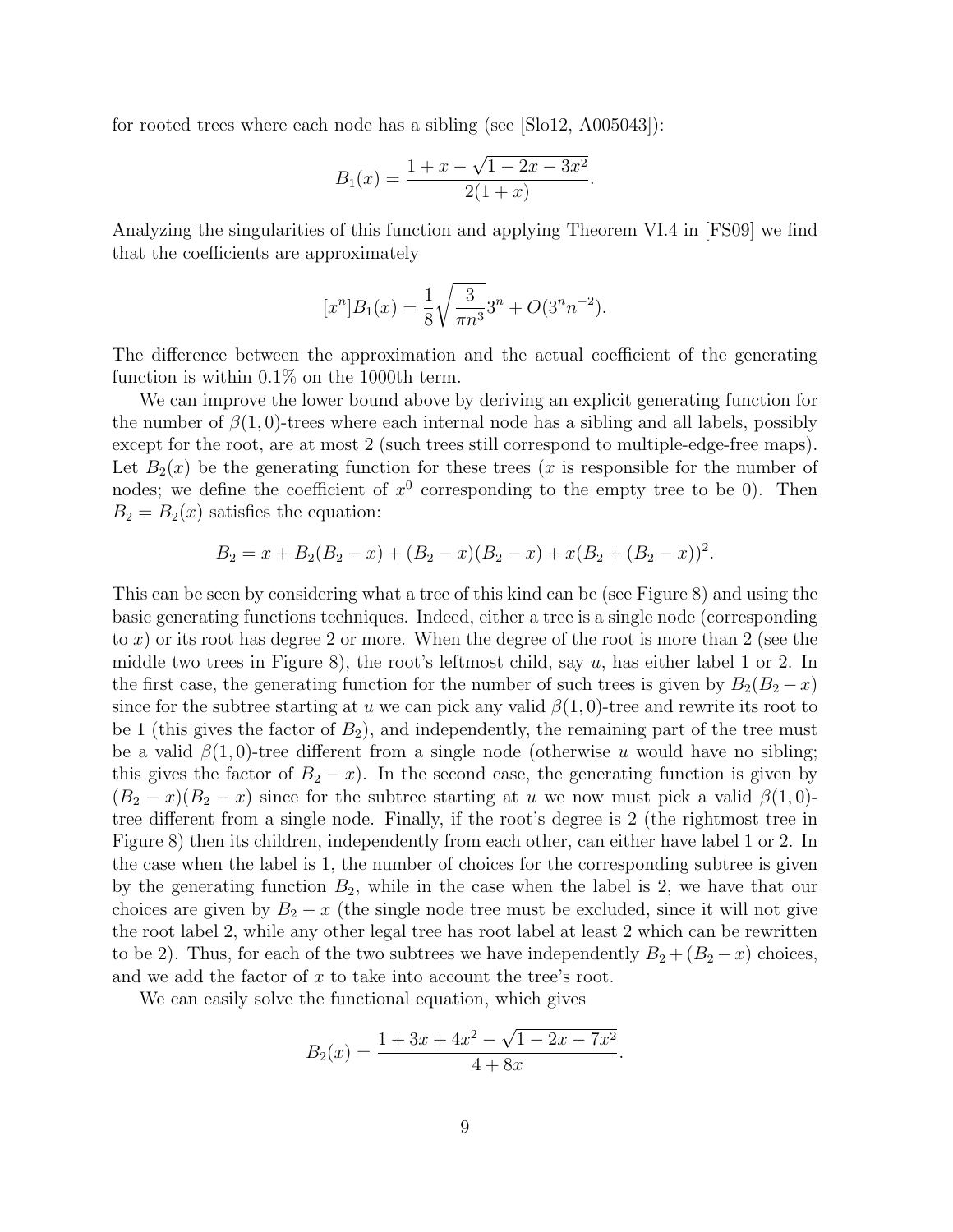Again we can apply Theorem VI.4 from [FS09] to see that the coefficients are approximately

$$
[x^{n}]B_{2}(x) = \frac{1}{8\sqrt{2}+12} \sqrt{\frac{4+\sqrt{2}}{\pi n^{3}}} \left(\frac{7}{2\sqrt{2}-1}\right)^{n} + O\left(\left(\frac{7}{2\sqrt{2}-1}\right)^{n} n^{-2}\right)
$$

The difference between the approximation and the actual coefficient of  $B_2$  is within 0.1% on the 1000th term.



Figure 8: The structure of  $\beta(1,0)$ -trees with labels at most 2, excluding the root

Even though it becomes quickly cumbersome and difficult to deal with, one can try to handle some larger cases to get a better lower bound for the number of multiple-edge-free maps. For example, assume that all labels, possibly except for the root are at most 3 and let  $B_3(x)$  be the generating function for these trees. Then looking at Figure 9 and applying analysis similar to that applied to Figure 8, one can conclude that  $B_3 = B_3(x)$ satisfies the functional equation of degree 4:

$$
B_3 = x + B_3(B_3 - x) + (B_3 - x)(B_3 - x) + (B_3 - x - xB_3^2)(B_3 - x)
$$
  
+  $x(3B_3 - 2x - xB_3^2)^2$   
=  $(x + 2x^2 + 4x^3) - (1 + 5x + 12x^2)B_3 + (3 + 9x + x^2 + 4x^3)B_3^2$   
-  $(x + 6x^2)B_3^3 + x^3B_3^4$ .

This equation can be solved to find a very complicated expression for  $B_3$  and used to find the coefficients of the generating function. The sequence we find starts with 1, 0, 1, 1, 5, 13, 48, 160, 578, 2078. Alternatively, let  $\phi(B_3)$  be a solution for x from the functional equation. We can find the asymptotics of the coefficients of  $B_3(x)$  by estimating the root of  $\phi(z) - z \cdot \phi'(z)$  closest to the origin in the complex plain. Using the estimate  $\tau = 0.28525$  and applying Theorem VIII.8 from [FS09] we find the approximation

$$
[x^n]B_3(x) \sim \gamma \frac{\rho^n}{2\sqrt{\pi n^3}}, \quad \text{where } \rho = \frac{\phi(\tau)}{\tau} \approx 4.24121, \ \gamma = \sqrt{\frac{2\phi(\tau)}{\phi''(\tau)}} \approx 0.12347.
$$

The difference between the approximation and the actual coefficient of  $B_3$  is within 0.1% on the 100th term.

In summary we have found a lower bound for the number of multiple-edge-free maps with asymptotic growth  $(4.24121)^n$  and an upper bound with asymptotic growth  $\left(\frac{23}{4}\right)$  $\left(\frac{23}{4}\right)^n =$  $5.75^n$ .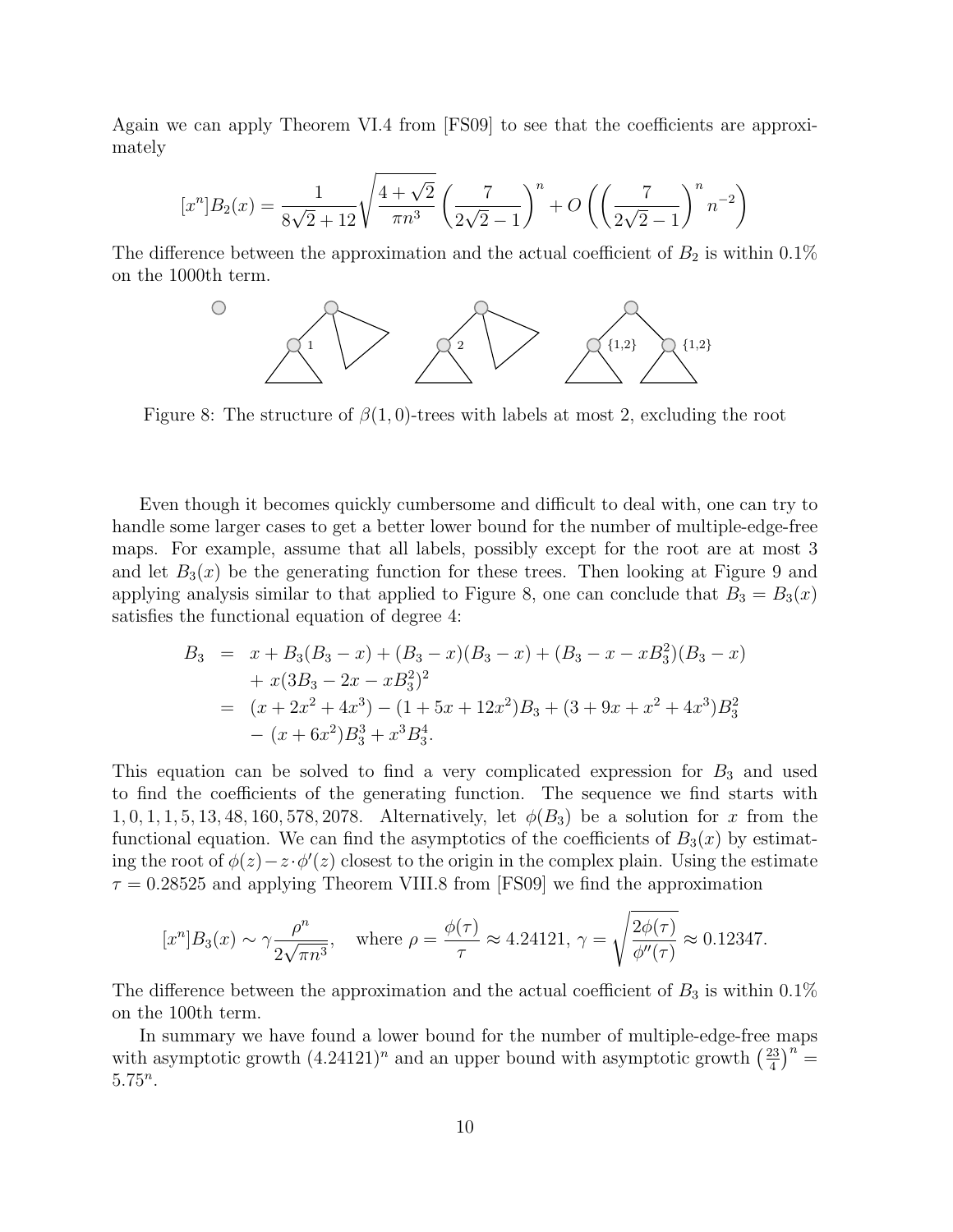

Figure 9: The structure of  $\beta(1,0)$ -trees with labels at most 3, excluding the root

## 5 Connections with pattern avoidance in permutations

In this section we provide a link between our studies and pattern-avoiding permutations (see [Kit11] for a comprehensive reference book on the area). We need the following definitions.

A permutation  $\pi = \pi_1 \pi_2 \cdots \pi_n$  is a bijection  $\{1, \ldots, n\} \to \{1, \ldots, n\}$  that sends 1 to  $\pi_1$ , 2 to  $\pi_2$ , ..., *n* to  $\pi_n$ . Given a string of distinct integers  $v = v_1v_2\cdots v_k$  we denote by  $f(x)$ , the *flattening* of v, that is, the string where the smallest letter in v has been replaced with 1, the second smallest letter replaced with 2, etc. We say that  $\pi$  contains another permutation  $p = p_1 p_2 \cdots p_k$  if there are indices  $1 \leq i_1 < i_2 < \cdots < i_k \leq n$  such that  $\text{ff}(\pi_{i_1}\pi_{i_2}\cdots\pi_{i_k})=p$ . In this context we call p a *classical pattern*. If  $\pi$  does not contain p we say that  $\pi$  avoids p. For example, 32541 avoids 3142, while 462531 contains one occurrence of the pattern 3142, namely, the subsequence 4253.

We will need two generalizations of classical patterns here. The first is vincular patterns, introduced by Babson and Steingrimsson [BS00] (where they were called dashed patterns). In a vincular pattern two adjacent letters may or may not be underlined. Underlined letters mean that the corresponding letters in an occurrence must be adjacent in the permutation. For example, the permutation 253164 avoids the pattern 2413, while 365241 contains one occurrence of the pattern, namely, the subsequence 3524.

The second generalization is *mesh patterns*, introduced by Brändén and Claesson [BC11] to provide explicit expansions for certain permutation statistics as, possibly infinite, linear combinations of classical permutation patterns. We will only explain two particular mesh pattern here.

$$
M = \begin{array}{c}\text{min} \\ \text{min} \end{array} \qquad M' = \begin{array}{c}\text{min} \\ \text{min} \end{array}
$$

A permutation  $\pi$  contains the mesh pattern M if there is an index i such that  $\pi_i > \pi_{i+1}$ , with the additional requirement that everything to the right of  $\pi_{i+1}$  is either larger than  $\pi_i$  or smaller than  $\pi_{i+1}$ . A permutation  $\pi$  contains the mesh pattern M' if we additionally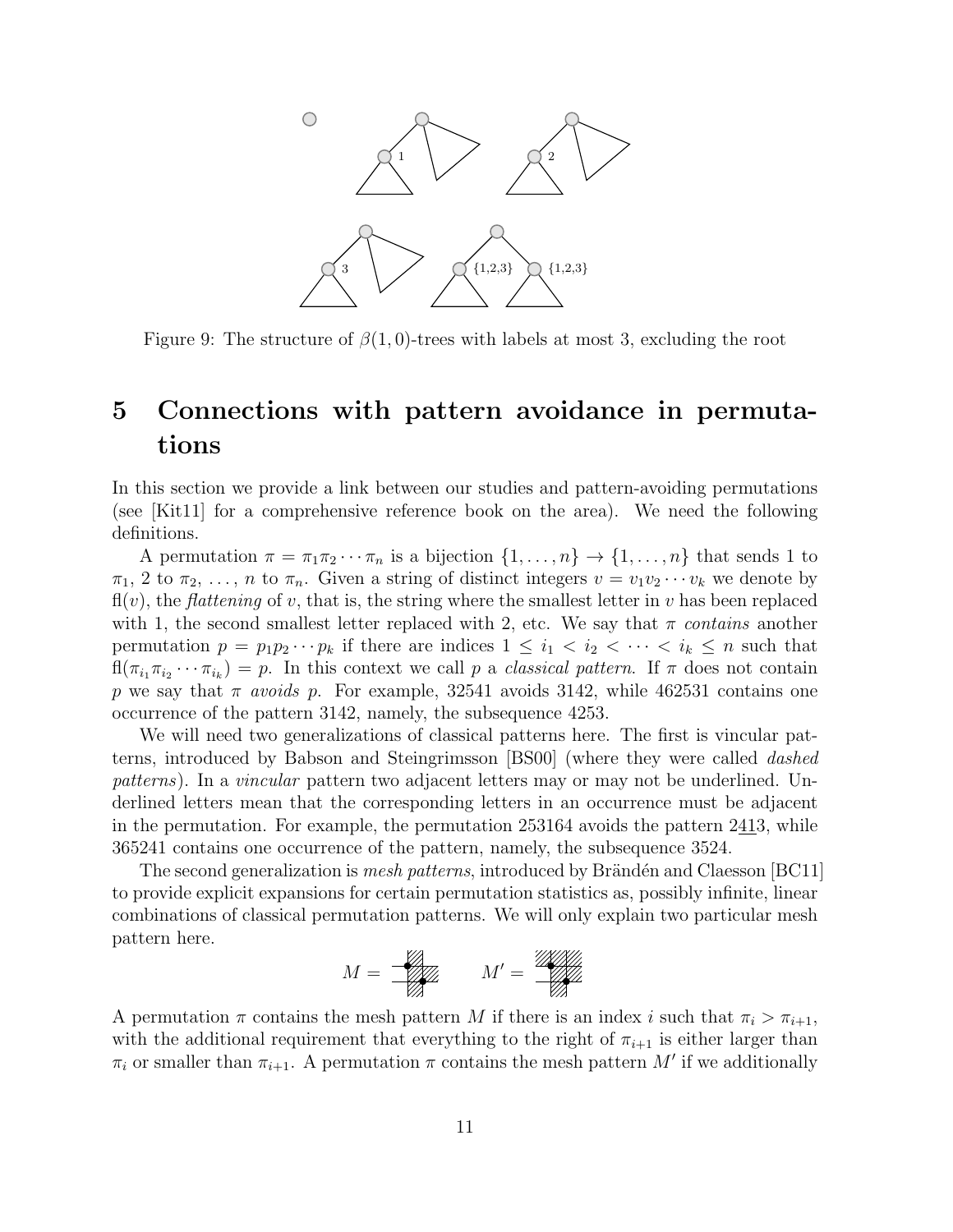require that  $\pi_i$  is the largest element in the permutation. We refer the reader to [BC11] for the general definition.

We let  $Av(3142, 2413)$  denote the set of all permutations avoiding the patterns  $3142$ and 2413 simultaneously. Claesson et al.  $[CKS09]$  proved that permutations of length n in this set are in one-to-one correspondence with  $\beta(1,0)$ -trees on n edges, and thus with rooted non-separable planar maps on  $n + 1$  edges. This is the reason the permutations in Av(3142, 2413) are called the non-separable permutations. Claesson et al. [CKS09] actually provided two bijections between the permutations and the trees. Here we will use the one discussed in the remark on p. 322 in [CKS09]. This bijection is less powerful in terms of the statistics preserved, but sufficient for our purposes.

The idea behind the bijection is that  $\beta(1,0)$ -trees and  $(3142, 2413)$ -avoiding permutations can be generated iteratively in the same way, which will induce a bijection sending indecomposable objects to indecomposable ones and decomposable objects to decomposable ones. This is illustrated by Figures 10–13. We skip justifying that all the steps work, in particular, that in dealing with permutations we do not create a prohibited pattern.

As was mentioned above, a  $\beta(1,0)$ -tree is indecomposable if the root has only one child, and decomposable if the root has more than one child. The tree with a single node is neither decomposable nor indecomposable. A permutation  $\pi_1 \pi_2 \cdots \pi_n$  is called indecomposable if there is no i,  $1 < i \leq n$ , such that  $\pi_i < \pi_k$  for all  $1 \leq j < i \leq k \leq n$  (in other words, an indecomposable permutation does not have a place so that everything to the left of it is smaller than everything to the right of it). This property can be stated with mesh patterns: Indecomposable permutations are the avoiders of the mesh pattern below.



The analogue of the one node tree is the empty permutation.

Generating  $\beta(1,0)$ -trees on n edges. A decomposable tree on n-edges can be constructed by taking several indecomposable trees on a total of n edges and gluing all their roots into a single node whose label is defined to be the sum of its children. This is shown schematically on three indecomposable trees  $T_1$ ,  $T_2$  and  $T_3$  in Figure 10.



Figure 10: Constructing a decomposable  $\beta(1,0)$ -tree from three indecomposable ones

Similarly, an indecomposable tree on n edges with root label  $a$  can be obtained by extending a tree on  $n-1$  edges with root label  $k \ge a$ , by adding one edge as shown in Figure 11.

Generating  $(3142, 2413)$ -avoiding permutations of length n. We mimic the steps in the generation of  $\beta(1,0)$ -trees above. A decomposable permutation of length n can be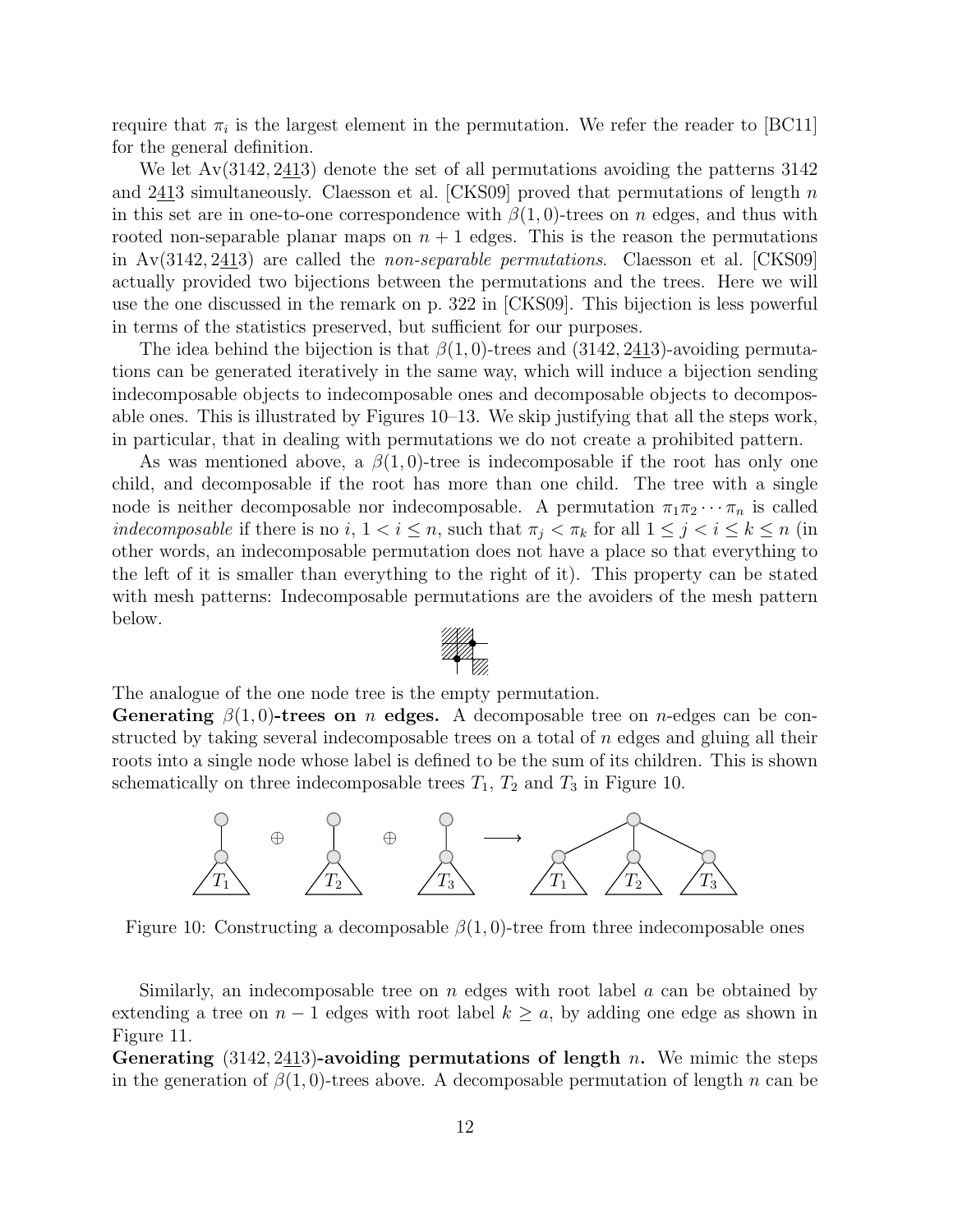

Figure 11: Constructing an indecomposable  $\beta(1,0)$ -tree. Here  $1 \le a \le k$ 

obtained by taking several indecomposable (3142, 2413)-avoiding permutations of total length n, placing them next to each other and increasing all the letters of the second permutation by the length of the first one, then increasing all the letters of the third permutation by the sum of the lengths of the first and second permutations, etc. This process is shown schematically on three permutations  $A_1$ ,  $A_2$  and  $A_3$  in Figure 12.



Figure 12: Constructing a decomposable (3142, 2413)-avoiding permutation from indecomposable (3142, 2413)-permutations

An element in a permutation is a *left-to-right maximum* if there is nothing larger than it to the left of the letter, equivalently, this element is an occurrence of the mesh pattern  $\mathcal{Z}_-$ . To create an indecomposable permutation of length n, take any (3142, 2413)avoiding permutation of length  $n-1$  with k left-to-right maxima and first insert the letter n right in front of a left-to-right maximum. In the resulting permutation, let  $BnC$  be the right-most indecomposable factor, and let A be the rest; see Figure 13. While keeping the same relative order inside  $A$ ,  $B$  and  $C$  we rearrange the factors, as shown in Figure 13, to build the permutation  $\widehat{B}\widehat{A}n\widehat{C}$  with any letter in  $\widehat{A}$  larger than any letter in  $\widehat{B}$  and C. The fact that  $BAnC$  is an indecomposable (3142, 2413)-avoiding permutation follows from Lemma 1 in [CKS09].

Example 4. Consider the permutation 12. We have two possible locations in which to insert  $n = 3$ : in front of the 1 or in front of the 2. If we choose the latter then  $A = \{1\}$ ,  $B = \emptyset$  and  $C = \{2\}$ . Thus we get the permutation 231 out of the procedure. We can further enlarge this permutation by adding a 4 in front of the 2 or the 3. Choosing the former gives us  $A = \emptyset$ ,  $B = \emptyset$ ,  $C = \{231\}$ , and the resulting permutation is 4231. We now only have one choice of extending: Placing 5 in front of the 4, so  $A = \emptyset$ ,  $B = \{4231\}$ ,  $C = \emptyset$ , producing 54231. On trees the corresponding procedures are shown in Figure 14.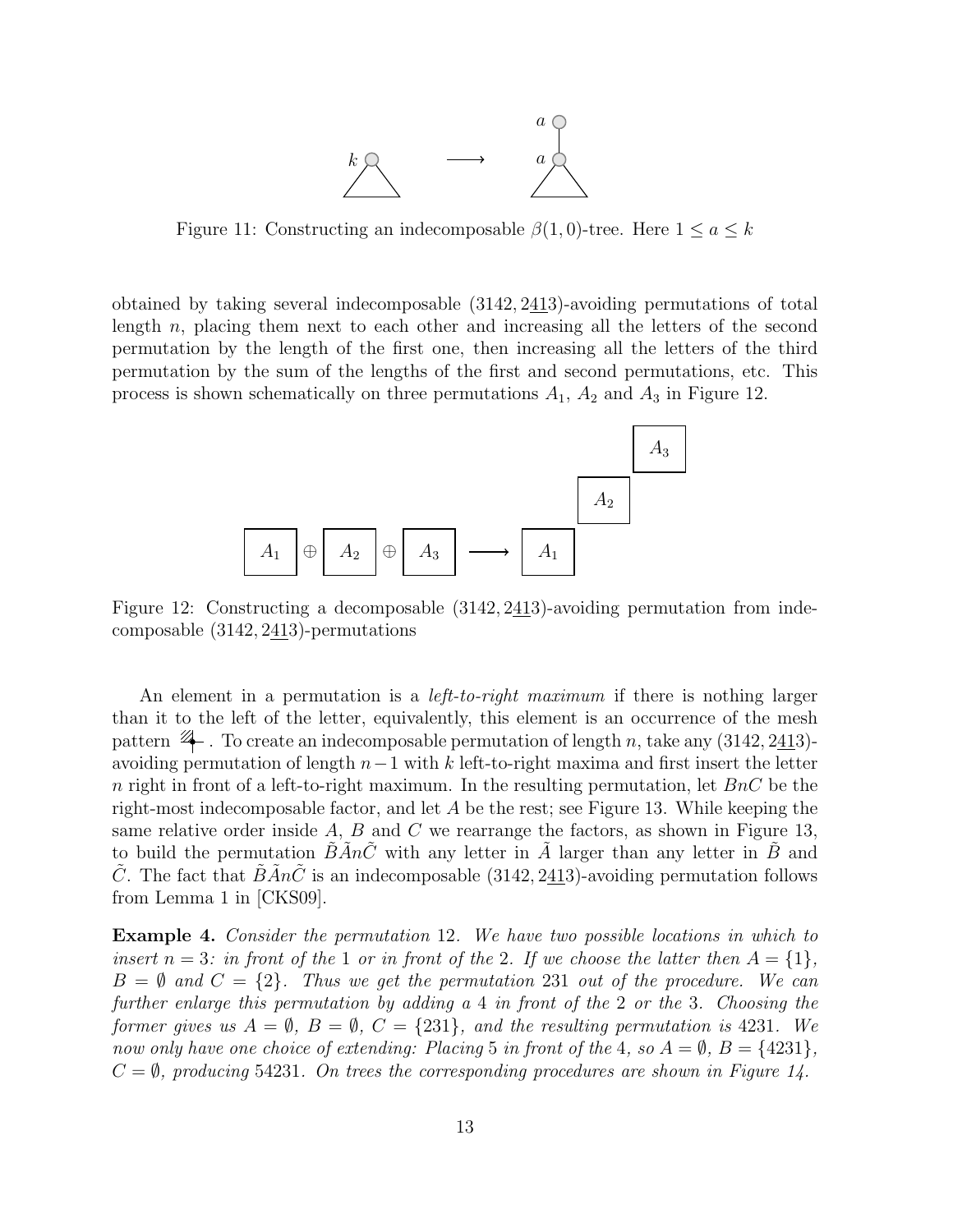

Figure 13: Constructing an indecomposable (3142, 2413)-avoiding permutation from any  $(3142, 2413)$ -permutation



Figure 14: The trees corresponding to the permutations 12, 231, 4231 and 54231

The main result in this section is the following theorem enumerating the set of permutations avoiding one classical, one vincular and one mesh pattern.

**Theorem 5.** Primitive maps, and primitive  $\beta(1,0)$ -trees, are in one-to-one correspondence with permutations in  $Av(3142, 2413)$  that avoid the mesh pattern M.

This implies that the generating function for the set of permutations  $Av(3142, 2413, M)$ is

$$
P(x) = \frac{2(x+1)}{3x} \left( \text{hypergeom}\left( \left[ -\frac{2}{3}, -\frac{1}{3} \right], \left[ \frac{1}{2} \right], \frac{27x}{4(x+1)} \right) - 1 \right).
$$

To prove the theorem we first need a lemma.

**Lemma 6.** Let  $T$  be an indecomposable tree. Then the label of the child of the root is the maximum possible if and only if T corresponds to a permutation  $\pi$  containing an  $occurrence of M'.$ 

*Proof.* Suppose the label of the child of the root is a maximum. This means that n was put in right before the last left-to-right-maximum in the permutation. But the last leftto-right maximum is  $n-1$  and this will yield the claimed occurrence. Now consider a permutation  $\pi$  with an occurrence of M'. The right element of the pattern must be the largest element in  $\tilde{C}$  (in Figure 13), which also has to be the rightmost element, and it corresponds to  $n-1$  in C. This implies that n was put in right before the last left-to-right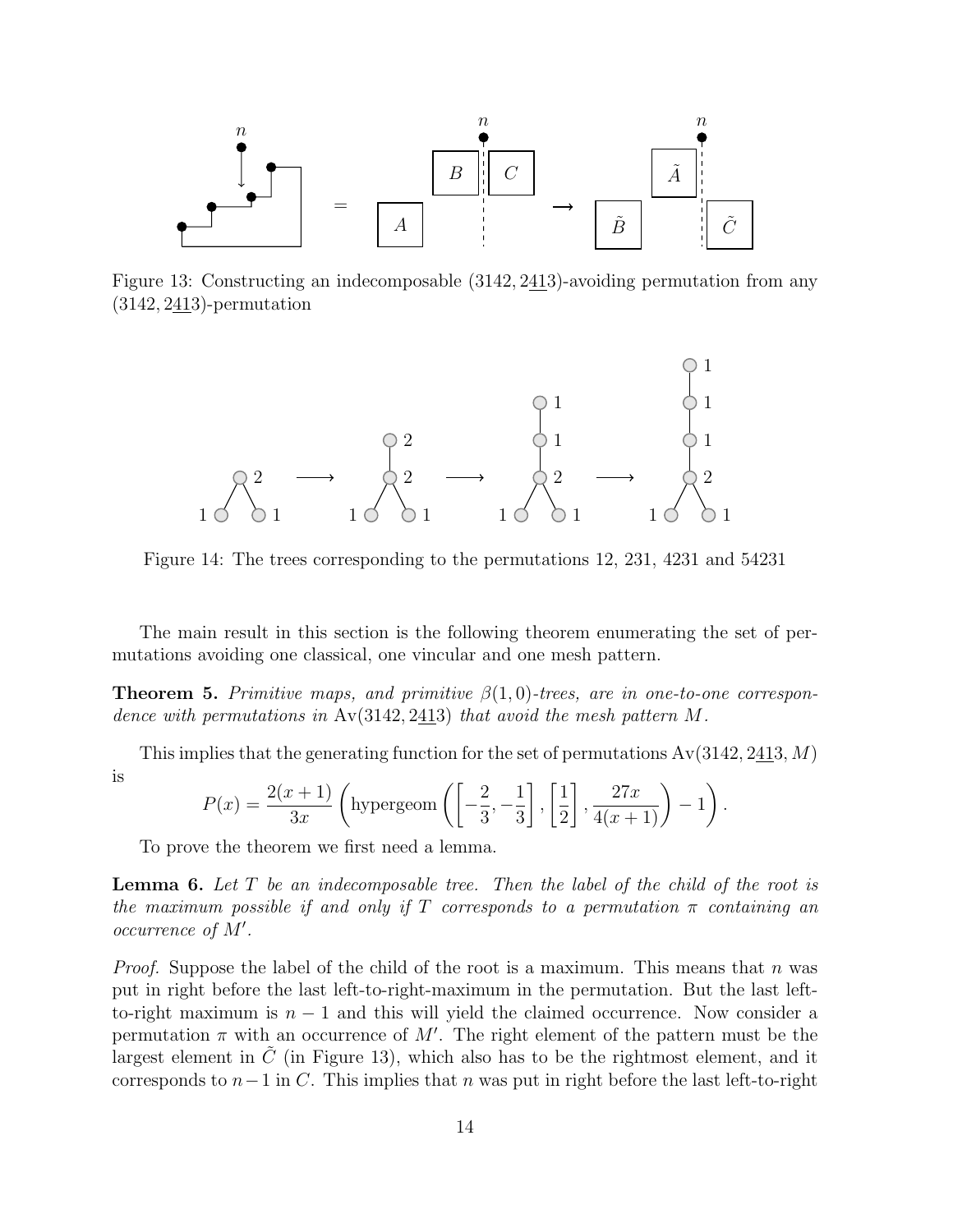maximum which means that the child of the root was labeled with the maximum possible value.  $\Box$ 

*Proof of Theorem 5.* Suppose the permutation  $\pi$  corresponds to a map that is not primitive. Then the corresponding tree  $T$  has at least one node that is a single child and has maximum label. Consider the subtree that contains this node and has the node parent as its root. This subtree is indecomposable and by Lemma 6 corresponds to a permutation containing the pattern  $M'$ . As the entire tree T is built out of this subtree and others, the occurrence of the pattern  $M'$  is either maintained (in the case when the permutation becomes the rightmost component) or becomes an occurrence of M (since the descent will remain a descent).

Now suppose that the permutation  $\pi$  contains the pattern M and consider a particular occurrence  $xy$  of the pattern M. It must lie in a single indecomposable component of  $\pi$ . If x is the largest letter in its component then the occurrence of M is actually an occurrence of M' inside the component (all the letters of  $\pi$ , if any, that are larger than  $x$  can be ignored). If that is the case then this component corresponds to a tree that is not primitive by Lemma 6. This would then imply that the entire tree corresponding to  $\pi$  is not primitive, completing the proof. However, if x is not the largest letter in the component, we can reverse the construction of  $\pi$  (removing largest elements and, possibly, components) until x becomes the largest letter in its component. It then remains to note that reversing the construction maintains descents and does not introduce any elements to the right of a descent, whose size is between the sizes of the descent letters. Thus,  $xy$ will correspond to an occurrence of  $M'$  in its component at some step of constructing  $\pi$ , which, by Lemma 6, corresponds to a non-primitive tree that will make the entire tree  $\Box$ corresponding to  $\pi$  non-primitive.

**Lemma 7.** Let  $\pi$  be a permutation in Av(3142, 2413) of length n–1 with m occurrences of the mesh pattern M. Then inserting n before the last right-to-left maximum in  $\pi$  produces a permutation with  $m + 1$  occurrences of M. Inserting n before any other right-to-left maximum produces a permutation with m occurrences of M.

*Proof.* Suppose  $\pi$  contains the pattern M. Note that the pattern cannot be split between the factors  $\tilde{A}$  and  $\tilde{B}$  (in Figure 13) since the underlying classical pattern is 21, and it can neither be split between  $B$  and  $C$  since the left-most element in  $C$  is greater than everything in  $B$ . If the pattern lies entirely in one of the factors  $A, B$  or  $C$  it is easy to see that it will be preserved. Consider, for example, the case when it is in B. Then since the relative order of elements in  $B$  and  $C$  is maintained the pattern will still exist in  $B$ .  $\Box$ 

Theorem 8. The number of 2-faces (excluding the root-face) in a map equals the number of occurrences of the mesh pattern M in the corresponding  $(3142, 2413)$ -avoiding permutation, and the number of nodes in the corresponding  $\beta(1,0)$ -tree that are a single child with maximum label.

*Proof.* Since an occurrence of the pattern  $M$  lies entirely in an indecomposable component of a permutation  $\pi$  we see that the number of occurrences of M equals the sum of the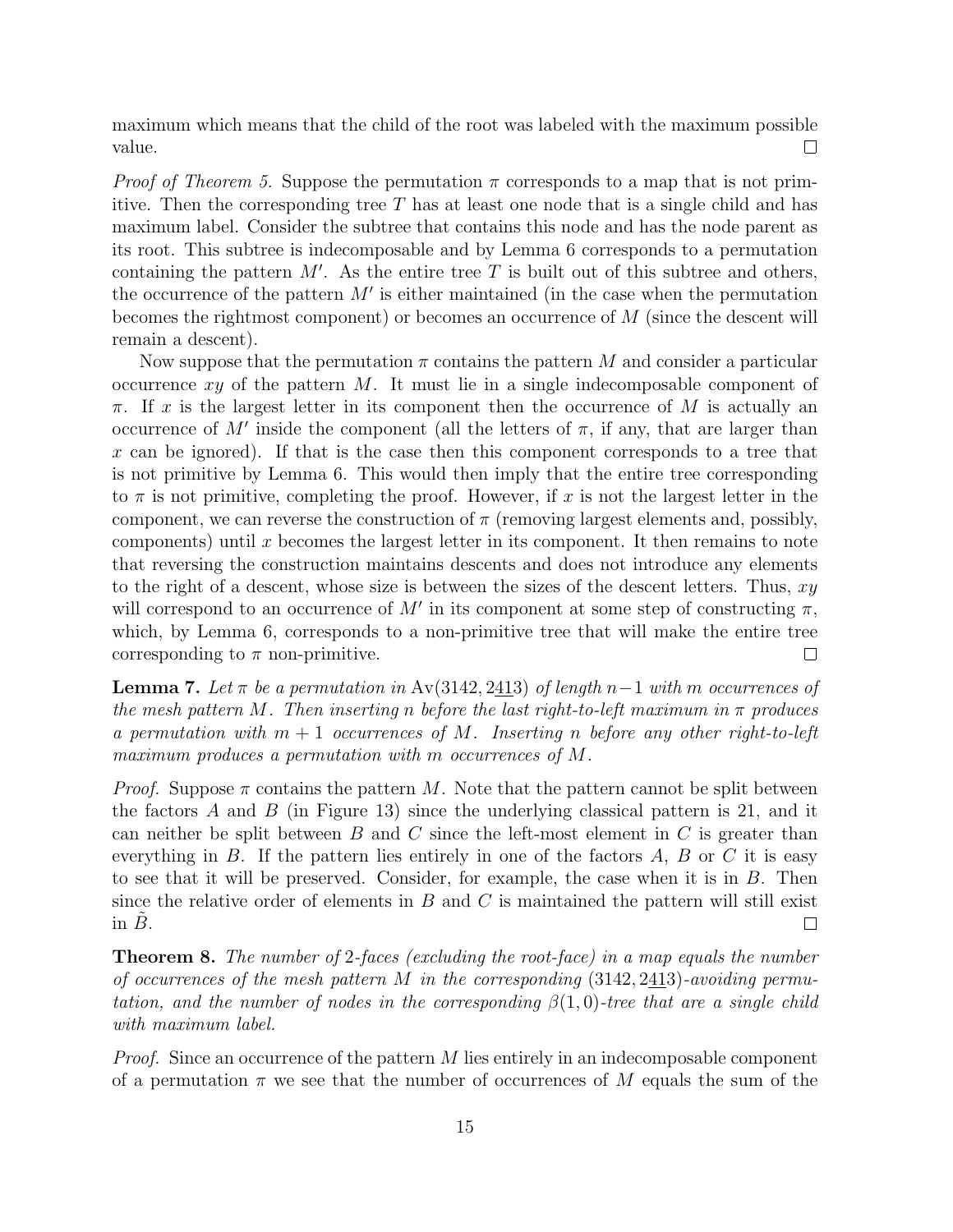numbers of occurrences in each component. The theorem now follows from Lemma 7, since the number of occurrences of  $M$  can only be increased by inserting a new largest element in a component in front of the last left-to-right maximum in that component. This corresponds exactly to increasing the number of nodes that are a single child with maximum label.  $\Box$ 

A permutation does not start with the largest element if and only if it avoids the mesh pattern  $N = \mathscr{H}$ . This gives the following corollary to Theorem 8.

Corollary 9. Permutations in  $Av(3142, 2413, M, N)$  correspond to 2-face-free maps.

*Proof.* A permutation starts with the largest element in the case when we have  $a = 1$  in Figure 11, and this is the prohibited structure to the right in Figure 4.  $\Box$ 

Since the permutations in  $Av(3142, 2413, M)$  are in one-to-one correspondence with primitive planar maps and primitive  $\beta(1,0)$ -trees, it is natural to call these permutations *primitive* among the permutations in  $Av(3142, 2413)$ . Thus, one can raise a question of generating all permutations in  $Av(3142, 213)$  from primitive ones, which can be answered as follows.

Given a primitive permutation  $\pi$  of length in Av(3142, 2413) and any letter x in  $\pi$ , a smaller letter y can be inserted adjacent to x, creating a descent  $xy$ , as long as this descent is an occurrence of M that is not involved in an occurrence of the pattern 3142. Equivalently we can require that  $xy$  is an occurrence of at least one of the mesh patterns below.



Using the procedure above we will create all permutations in  $Av(3142, 2413)$ . Indeed, given a permutation in  $Av(3142, 2413)$ , we can destroy all occurrences of the pattern M, one by one, by removing the smaller element in each occurrence (it is easy to see that this operation will not create an occurrence of 3142 or 2413) and ending up with a primitive permutation. Consider for example the permutation 25314 in Av(3142, 2413). This permutation contains the mesh pattern  $M$  in the descent 31. If we remove the 1 we end up with a primitive permutation in Av(3142, 2413).

## 6 Open questions

We end with a few open questions.

1. West-2-stack-sortable permutations, first considered by West [Wes90], are in bijection with planar maps,  $\beta(1,0)$ -trees and the permutations in the set Av(3142, 2413) studied above. It would be interesting to try to understand what describes the primitive permutations among West-2-stack-sortable permutations.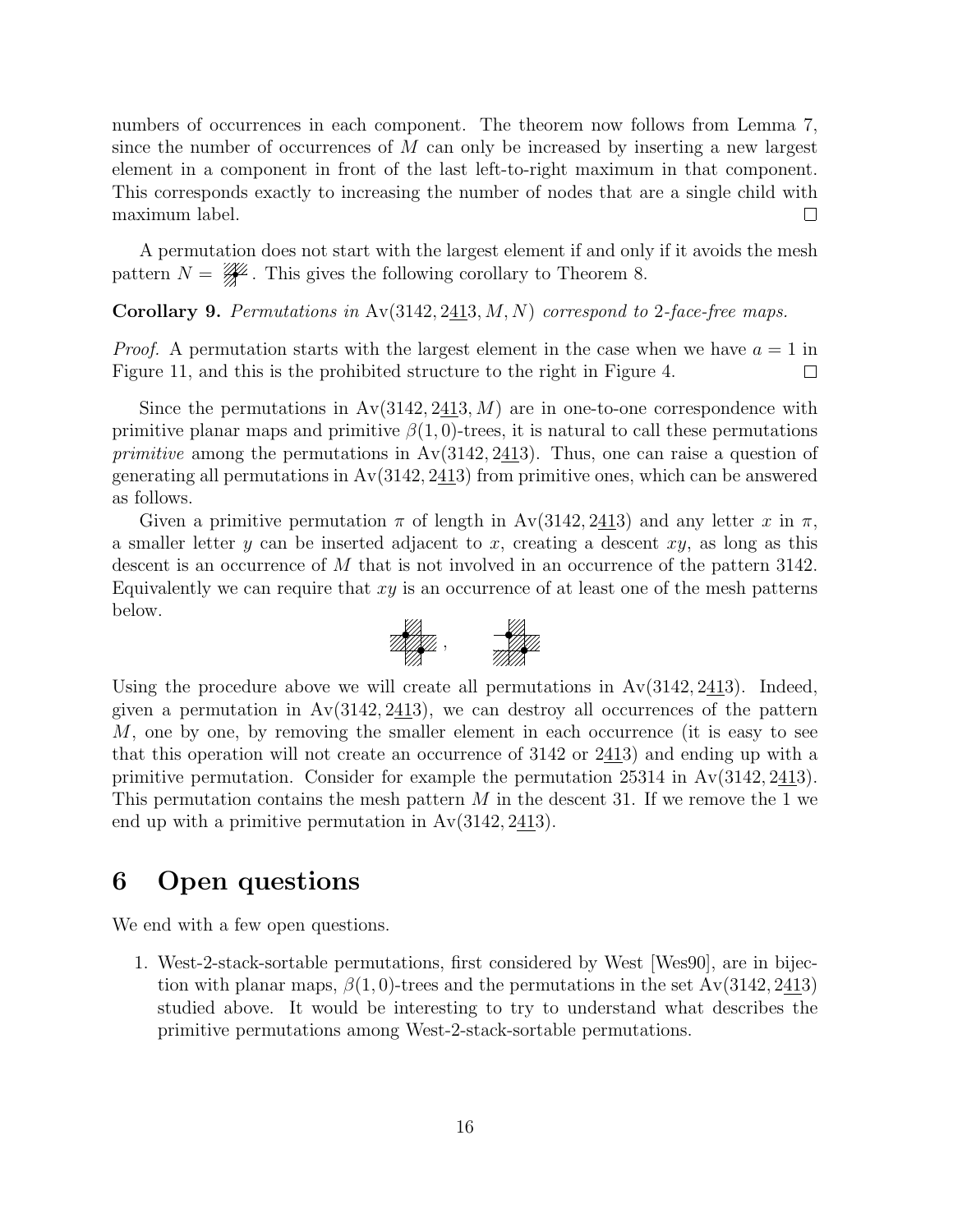- 2. Using the bijection between  $\beta(1,0)$ -trees and maps we were not able to determine how multiple edges in a map are manifested in the corresponding  $\beta(1,0)$ -tree. Is this possible, perhaps with a different bijection?
- 3. Similarly, can we understand what structure multiple edges in planar maps correspond to in (3142, 2413)-avoiding permutations?

## References

- [BC11] P. Brändén and A. Claesson. Mesh patterns and the expansion of permutation statistics as sums of permutation patterns. Electron. J. Combin., 18, 2011.
- [Bro63] W.G. Brown. Enumeration of non-separable planar maps. Canad. J. Math, 15:526–545, 1963.
- [BS00] Eric Babson and Einar Steingrímsson. Generalized permutation patterns and a classification of the Mahonian statistics. Sém. Lothar. Combin., 44:Art. B44b, 18 pp. (electronic), 2000.
- [CJS97] R. Cori, B. Jacquard, and G. Schaeffer. Description trees for some families of planar maps. Formal Power Series and Algebraic Combinatorics, Proceedings of the 9th Conference, Vienna, pages 196–208, 1997.
- [CKdM12] A. Claesson, S. Kitaev, and A. de Mier. Various ways to generate  $\beta(0,1)$ -trees and their applications, in preparation. 2012.
- [CKS09] A. Claesson, S. Kitaev, and E. Steingr´ımsson. Decompositions and statistics for  $\beta(1,0)$ -trees and nonseparable permutations. Adv. Appl. Math., 42:313– 328, 2009.
- [CS03] R. Cori and G. Schaeffer. Description trees and Tutte formulas. Theoret. Comput. Sci., 292:165–183, 2003.
- [DGG98] S. Dulucq, S. Gire, and O. Guibert. A combinatorial proof of j. wests conjecture. Discrete Math., 187:71–96, 1998.
- [DKRS11] M. Dukes, S. Kitaev, J. Remmel, and E. Steingrímsson. Enumerating  $(2+2)$ free posets by indistinguishable elements. J. Combin., 2(1):139–163, 2011.
- [FS09] Philippe Flajolet and Robert Sedgewick. Analytic combinatorics. Cambridge University Press, Cambridge, 2009.
- [GW96] I. Goulden and J. West. Raney paths and a combinatorial relationship between rooted non- separable maps and two-stack sorted permutations. J. Combin. Theory Ser. A, 75:220–242, 1996.